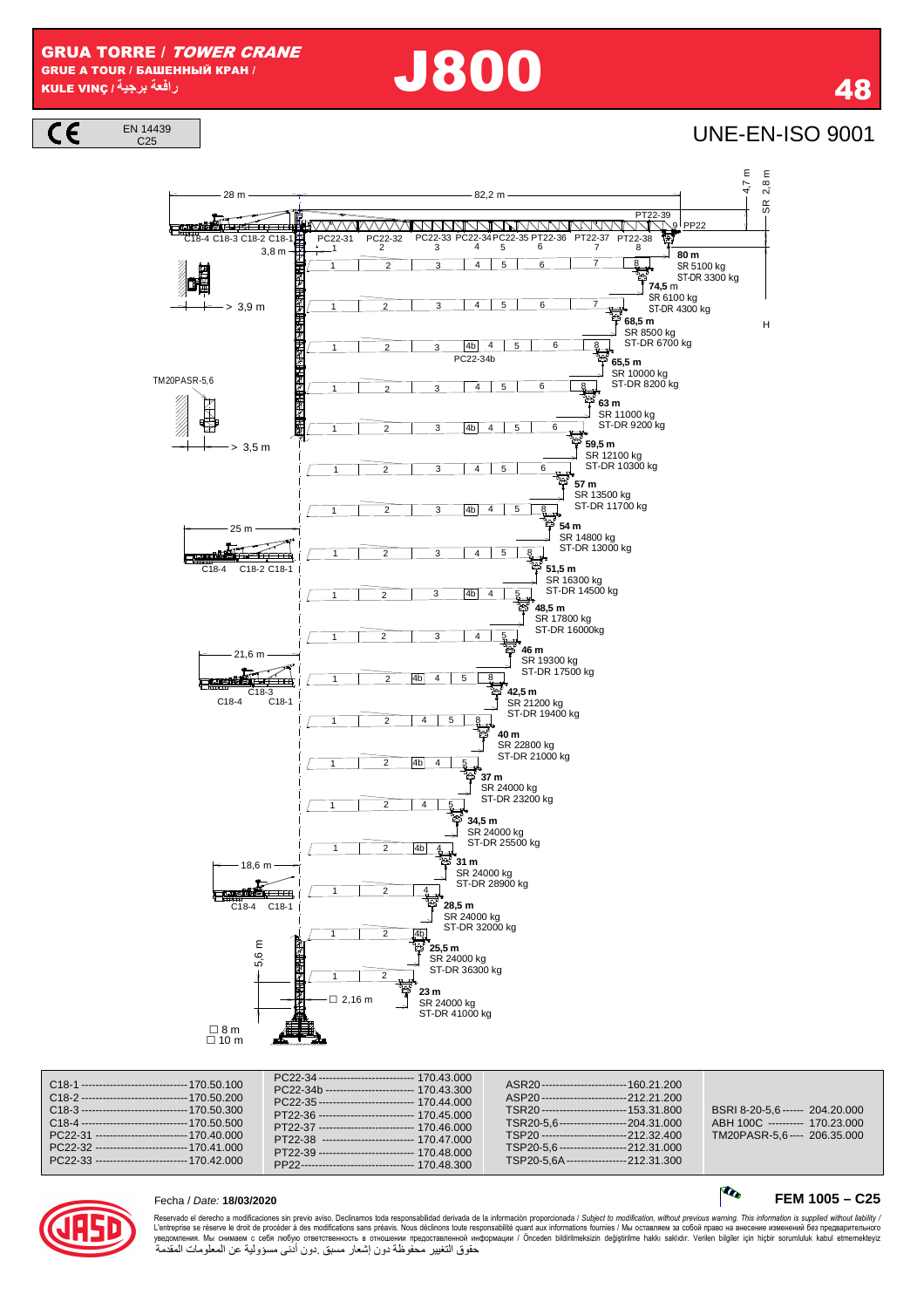



## Fecha / Date: **18/03/2020 FEM 1005 – C25**

Reservado el derecho a modificaciones sin previo aviso. Declinamos toda responsabilidad derivada de la información proporcionada / Subject to modification, without previous warning. This information is supplied without lia L'entreprise se réserve le droit de procéder à des modifications sans préavis. Nous déclinons tourabilité quant aux informations fournies / Мы оставляем за собой право на внесение изменений без предварительного<br>уведомлени حقوق التغيير محفوظة دون إشعار مسبق .دون أدنى مسؤولية عن المعلومات المقدمة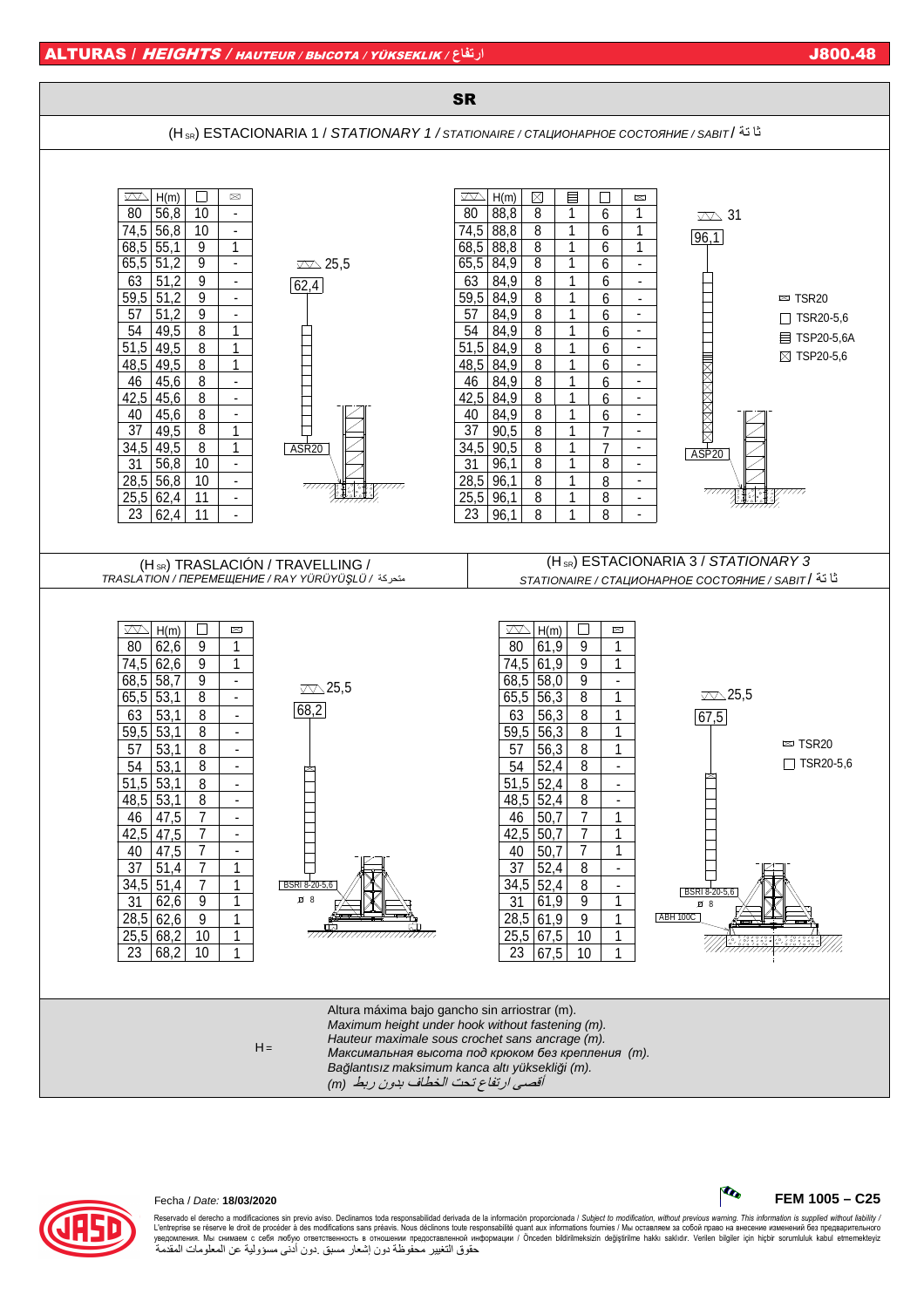





### Fecha / Date: **18/03/2020 FEM 1005 – C25**

Reservado el derecho a modificaciones sin previo aviso. Declinamos toda responsabilidad derivada de la información proporcionada / Subject to modification, without previous warning. This information is supplied without lia L'entreprise se réserve le droit de procéder à des modifications sans préavis. Nous déclinons tourabilité quant aux informations fournies / Мы оставляем за собой право на внесение изменений без предварительного<br>уведомлени حقوق التغيير محفوظة دون إشعار مسبق .دون أدنى مسؤولية عن المعلومات المقدمة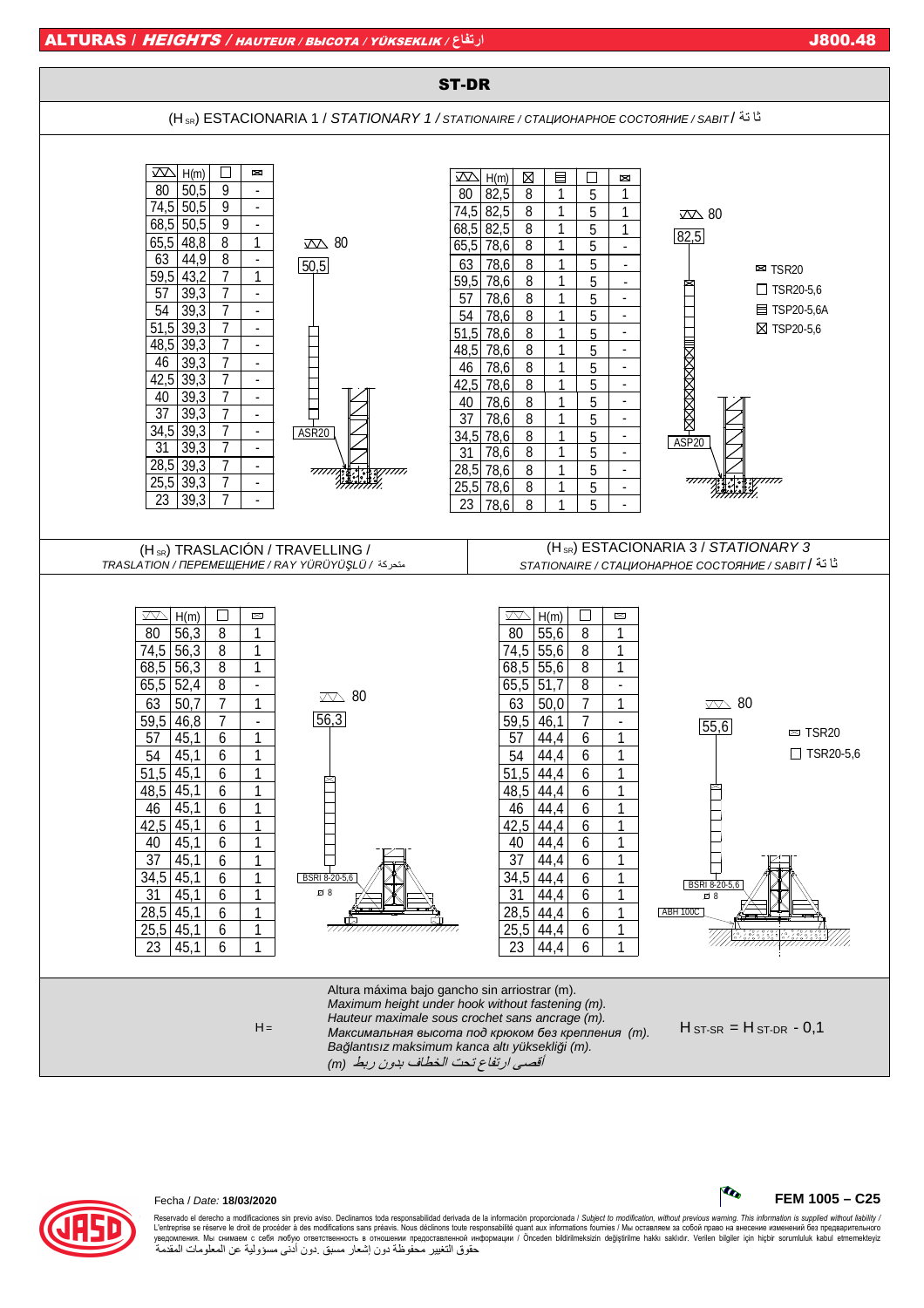|                                              | الأحمال/ CARGAS / LOADS / CHARGES / HAFPY3KH / YÜKLER |                                                                                                                                       |    |      |      |             |      |                                                                                                       |      |      |                               |            |      |           |      |      |      |      |      |      | <b>J800.48</b> |     |
|----------------------------------------------|-------------------------------------------------------|---------------------------------------------------------------------------------------------------------------------------------------|----|------|------|-------------|------|-------------------------------------------------------------------------------------------------------|------|------|-------------------------------|------------|------|-----------|------|------|------|------|------|------|----------------|-----|
| مہم                                          | <b>SR</b> (t)                                         |                                                                                                                                       |    |      |      |             |      | أقصى حمولة/ Cargas máximas / Maximum Ioads / Charges maximales / Максимальные нагрузки / Maksimum yük |      |      |                               | $SR - 24t$ |      |           |      |      |      |      |      |      |                |     |
| $\overline{\mathbb{R}}$<br>$\lceil m \rceil$ | 24t<br>@                                              | Alcance del gancho [m] / Hook reach [m] / Portée du crochet (m) / Радиус действия крюка (m) /<br>Kancanın yüksekliği (m) / مدى الخطاف |    |      |      |             |      |                                                                                                       |      |      |                               |            |      |           |      |      |      |      |      |      |                |     |
|                                              | (m)                                                   | 15                                                                                                                                    | 20 | 23   |      | $25,5$ 28,5 | 31   | 34,5                                                                                                  | 37   | 40   | 42,5                          | 46         |      | 48,5 51,5 | 54   | 57   | 59,5 | 63   | 65,5 | 68,5 | 74,5           | 80  |
| 80                                           | 22,7                                                  | 24                                                                                                                                    | 24 | 23,6 | 21,1 | 18,6        | 16,9 | 15                                                                                                    | 13,8 | 12,6 | 11,7                          | 10,6       | 10   | 9,2       | 8,7  | 8,1  | 7,7  | 7,1  | 6,8  | 6,4  | 5,7            | 5,1 |
| 74,5                                         | 23,9                                                  | 24                                                                                                                                    | 24 | 24   | 22,4 | 19,8        | 18   | 15,9                                                                                                  | 14,7 |      | $13,4$ 12,5                   | 11,3       | 10,6 | 9,9       | 9,3  | 8,7  | 8,2  | 7,6  | 7,3  | 6,8  | 6,1            |     |
| 68,5                                         | 28,2                                                  | 24                                                                                                                                    | 24 | 24   | 24   | 23,8        | 21,6 | 19,2                                                                                                  | 17,8 |      | $16,2$ 15,2                   | 13,8       | 13   | 12,1      | 11,4 | 10,7 | 10,1 | 9,4  | 9    | 8,5  |                |     |
| 65,5                                         | 30,7                                                  | 24                                                                                                                                    | 24 | 24   | 24   | 24          | 23,8 | 21,1                                                                                                  | 19,5 |      | $17,9$ 16,7                   | 15,2       | 14,3 | 13,4      | 12,6 | 11,8 | 11,2 | 10,5 | 10   |      |                |     |
| 63                                           | 31,9                                                  | 24                                                                                                                                    | 24 | 24   | 24   | 24          | 24   | 22                                                                                                    | 20,4 | 18,7 | 17,5                          | 15,9       | 15   | 14        | 13,2 | 12,4 | 11,8 | 11   |      |      |                |     |
| 59,5                                         | 32,6                                                  | 24                                                                                                                                    | 24 | 24   | 24   | 24          | 24   | 22,6                                                                                                  | 20,9 | 19,2 | 17,9                          | 16,3       | 15,4 | 14,3      | 13,6 | 12,7 | 12,1 |      |      |      |                |     |
| 57                                           | 34,3                                                  | 24                                                                                                                                    | 24 | 24   | 24   | 24          | 24   | 23,9                                                                                                  | 22,1 | 20,2 | 18,9                          | 17,3       | 16,3 | 15,2      | 14,4 | 13,5 |      |      |      |      |                |     |
| 54                                           | 35,2                                                  | 24                                                                                                                                    | 24 | 24   | 24   | 24          | 24   | 24                                                                                                    | 22,7 | 20,8 | 19,5                          | 17,8       | 16,7 | 15,6      | 14,8 |      |      |      |      |      |                |     |
| 51,5                                         | 36,5                                                  | 24                                                                                                                                    | 24 | 24   | 24   | 24          | 24   | 24                                                                                                    | 23,6 | 21,7 | 20,3                          | 18,5       | 17,5 | 16,3      |      |      |      |      |      |      |                |     |
| 48,5                                         | 37,1                                                  | 24                                                                                                                                    | 24 | 24   | 24   | 24          | 24   | 24                                                                                                    | 24   | 22,1 | 20,6                          | 18,9       | 17,8 |           |      |      |      |      |      |      |                |     |
| 46                                           | 37,8                                                  | 24                                                                                                                                    | 24 | 24   | 24   | 24          | 24   | 24                                                                                                    | 24   | 22,6 | 21,1                          | 19,3       |      |           |      |      |      |      |      |      |                |     |
| 42,5                                         | 38                                                    | 24                                                                                                                                    | 24 | 24   | 24   | 24          | 24   | 24                                                                                                    | 24   | 22,7 | 21,2                          |            |      |           |      |      |      |      |      |      |                |     |
| 40                                           | 38,2                                                  | 24                                                                                                                                    | 24 | 24   | 24   | 24          | 24   | 24                                                                                                    | 24   | 22,8 | $\overline{\phantom{m}}$      |            |      |           |      |      |      |      |      |      |                |     |
| 37                                           | 37                                                    | 24                                                                                                                                    | 24 | 24   | 24   | 24          | 24   | 24                                                                                                    | 24   |      | $\overbrace{\phantom{aaaaa}}$ |            |      |           |      |      |      |      |      |      |                |     |
| 34,5                                         | 34,5                                                  | 24                                                                                                                                    | 24 | 24   | 24   | 24          | 24   | 24                                                                                                    |      |      |                               |            |      |           |      |      |      |      |      |      |                |     |
| 31                                           | 31                                                    | 24                                                                                                                                    | 24 | 24   | 24   | 24          | 24   |                                                                                                       |      |      |                               |            |      |           |      |      |      |      |      |      |                |     |
| 28,5                                         | 28,5                                                  | 24                                                                                                                                    | 24 | 24   | 24   | 24          |      |                                                                                                       |      |      |                               |            |      |           |      |      |      |      |      |      |                |     |
| 25,5                                         | 25,5                                                  | 24                                                                                                                                    | 24 | 24   | 24   |             |      |                                                                                                       |      |      |                               |            |      |           |      |      |      |      |      |      |                |     |
| 23                                           | 23                                                    | 24                                                                                                                                    | 24 | 24   |      |             |      |                                                                                                       |      |      |                               |            |      |           |      |      |      |      |      |      |                |     |



Fecha / Date: **18/03/2020 FEM 1005 – C25**

Reservado el derecho a modificaciones sin previo aviso. Declinamos toda responsabilidad derivada de la información proporcionada / Subjec*t to modification, without previous warning. This information is supplied without*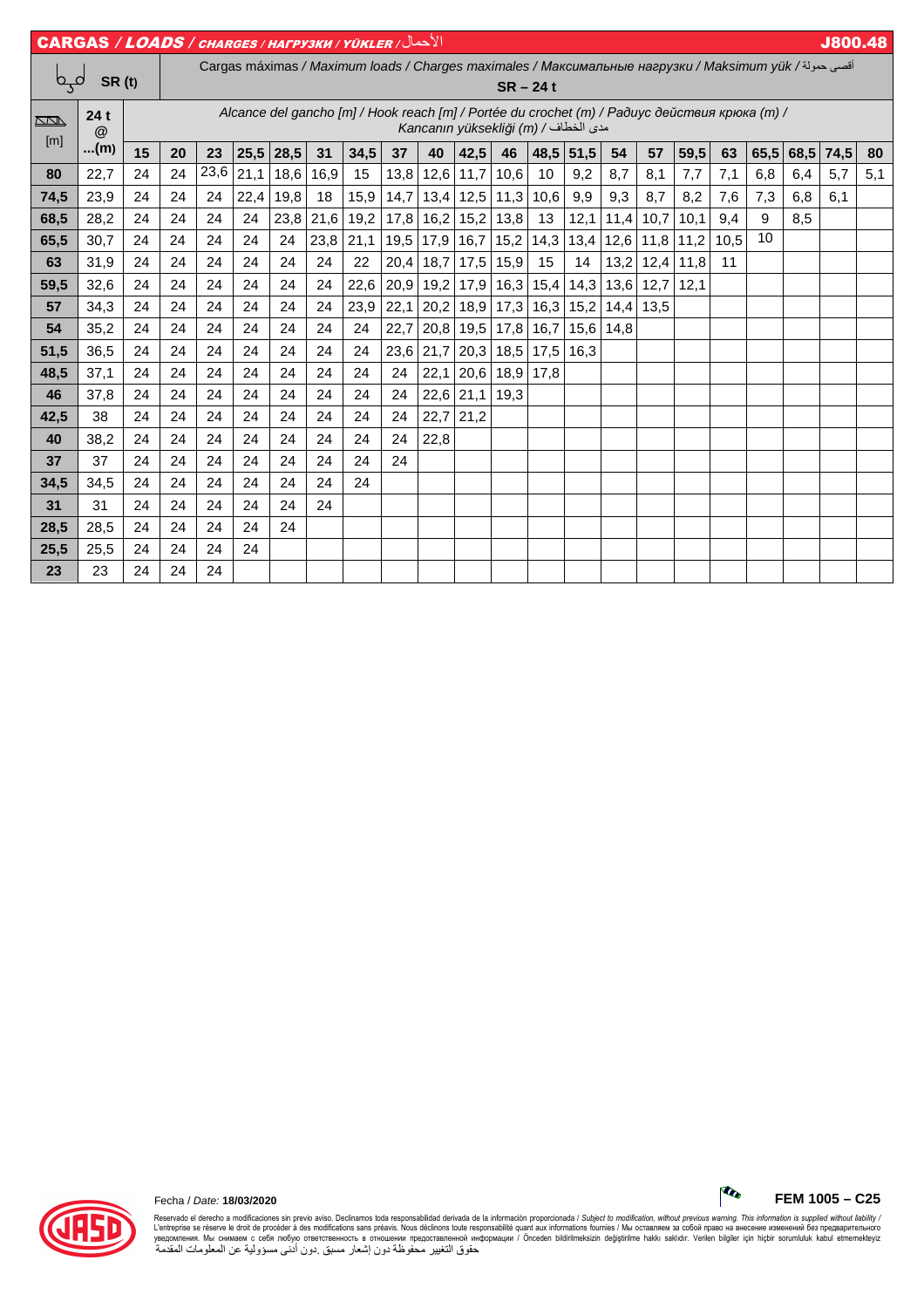| <b>J800.48</b><br>$\texttt{CARGAS}\ /\textit{LOADS}\ /\textit{charces}\ /\textit{HarPy3KM}\ /\textit{YÜKLER}\ /\sqrt{2}$ الأحمال |                      |                                                                                                                                              |          |            |                |                                                                       |                 |                                                           |              |                          |                                      |                          |               |            |                |              |              |      |     |                                                                                                       |      |           |     |
|----------------------------------------------------------------------------------------------------------------------------------|----------------------|----------------------------------------------------------------------------------------------------------------------------------------------|----------|------------|----------------|-----------------------------------------------------------------------|-----------------|-----------------------------------------------------------|--------------|--------------------------|--------------------------------------|--------------------------|---------------|------------|----------------|--------------|--------------|------|-----|-------------------------------------------------------------------------------------------------------|------|-----------|-----|
| لمہم                                                                                                                             |                      | أقصى حمولة/ Cargas máximas / Maximum loads / Charges maximales / Максимальные нагрузки / Maksimum yük<br><b>ST - SR [t]</b><br>$ST-SR - 24t$ |          |            |                |                                                                       |                 |                                                           |              |                          |                                      |                          |               |            |                |              |              |      |     |                                                                                                       |      |           |     |
| Į                                                                                                                                | 24t<br>@             | Alcance del gancho [m] / Hook reach [m] / Portée du crochet (m) / Paðuyc действия крюка (m) /<br>Kancanın yüksekliği (m) / مدى الخطاف        |          |            |                |                                                                       |                 |                                                           |              |                          |                                      |                          |               |            |                |              |              |      |     |                                                                                                       |      |           |     |
| [m]                                                                                                                              | …(m)                 | 15                                                                                                                                           | 20       | 23         | 25,5           | 28,5                                                                  | 31              | 34,5                                                      | 37           | 40                       | 42,5                                 | 46                       | 48,5          |            | 51,5           | 54           | 57           | 59,5 | 63  | 65,5                                                                                                  | 68,5 | 74,5      | 80  |
| 80                                                                                                                               | 22,4                 | 24                                                                                                                                           | 24       | 23,2       | 20,6           | 18,1                                                                  | 16,3            | 14,3                                                      | 13,1         | 11,8                     | 10,9                                 | 9,8                      | 9,1           |            | 8,4            | 7,8          | 7,2          | 6,8  | 6,2 | 5,8                                                                                                   | 5,4  | 4,7       | 4,1 |
| 74,5                                                                                                                             | 23,5                 | 24                                                                                                                                           | 24       | 24         | 21,9           | 19,2                                                                  | 17,3            | 15,2                                                      | 13,9         | 12,6                     | 11,7                                 | 10,5                     | 9,8           |            | 9              | 8,4          | 7,8          | 7,3  | 6,7 | 6,3                                                                                                   | 5,9  | 5,1       |     |
| 68,5                                                                                                                             | 27,6                 | 24                                                                                                                                           | 24       | 24         | 24             | 23,1                                                                  | 21              | 18,5                                                      | 17           | 15,4                     | 14,3                                 | 12,9                     | 12,1          |            | 11,2           | 10,5         | 9,7          | 9,2  | 8,5 | 8                                                                                                     | 7,5  |           |     |
| 65,5                                                                                                                             | 29,9                 | 24                                                                                                                                           | 24       | 24         | 24             | 24                                                                    | 23,1            | 20,3                                                      | 18,7         | 17                       | 15,8                                 | 14,4                     | 13,4          |            | 12,4           | 11,7         | 10,9         | 10,3 | 9,5 | 9                                                                                                     |      |           |     |
| 63                                                                                                                               | 31,1                 | 24                                                                                                                                           | 24       | 24         | 24             | 24                                                                    | 24              | 21,3                                                      | 19,6         | 17,8                     | 16,6                                 | 15                       | 14,1          |            | 13             | 12,3         | 11,4         | 10,8 | 10  |                                                                                                       |      |           |     |
| 59,5<br>57                                                                                                                       | 31,7<br>33,3         | 24<br>24                                                                                                                                     | 24<br>24 | 24<br>24   | 24<br>24       | 24<br>24                                                              | 24<br>24        | 21,8<br>23                                                | 20,1<br>21,2 | 18,3<br>19,4             | 17<br>18                             | 15,4<br>16,4             | 14,4<br>15,3  |            | 13,4<br>14,2   | 12,6<br>13,4 | 11,7<br>12,5 | 11,1 |     |                                                                                                       |      |           |     |
| 54                                                                                                                               | 34,1                 | 24                                                                                                                                           | 24       | 24         | 24             | 24                                                                    | 24              | 23,6                                                      | 21,8         | 19,9                     | 18,5                                 | 16,8                     | 15,8          |            | 14,6           | 13,8         |              |      |     |                                                                                                       |      |           |     |
| 51,5                                                                                                                             | 35,3                 | 24                                                                                                                                           | 24       | 24         | 24             | 24                                                                    | 24              | 24                                                        | 22,7         | 20,7                     | 19,3                                 | 17,6                     | 16,5          |            | 15,3           |              |              |      |     |                                                                                                       |      |           |     |
| 48,5                                                                                                                             | 35,9                 | 24                                                                                                                                           | 24       | 24         | 24             | 24                                                                    | 24              | 24                                                        | 23,1         | 21,1                     | 19,7                                 | 17,9                     | 16,8          |            |                |              |              |      |     |                                                                                                       |      |           |     |
| 46                                                                                                                               | 36,5                 | 24                                                                                                                                           | 24       | 24         | 24             | 24                                                                    | 24              | 24                                                        | 23,6         | 21,6                     | 20,1                                 | 18,3                     |               |            |                |              |              |      |     |                                                                                                       |      |           |     |
| 42,5                                                                                                                             | 36,7                 | 24                                                                                                                                           | 24       | 24         | 24             | 24                                                                    | 24              | 24                                                        | 23,7         | 21,7                     | 20,2                                 |                          |               |            |                |              |              |      |     |                                                                                                       |      |           |     |
| 40                                                                                                                               | 36,8                 | 24                                                                                                                                           | 24       | 24         | 24             | 24                                                                    | 24              | 24                                                        | 23,9         | 21,8                     |                                      |                          |               |            |                |              |              |      |     |                                                                                                       |      |           |     |
| 37                                                                                                                               | 37                   | 24                                                                                                                                           | 24       | 24         | 24             | 24                                                                    | 24              | 24                                                        | 24           |                          |                                      |                          |               |            |                |              |              |      |     |                                                                                                       |      |           |     |
| 34,5                                                                                                                             | 34,5                 | 24                                                                                                                                           | 24       | 24         | 24             | 24                                                                    | 24              | 24                                                        |              |                          |                                      |                          |               |            |                |              |              |      |     |                                                                                                       |      |           |     |
| 31                                                                                                                               | 31                   | 24                                                                                                                                           | 24       | 24         | 24             | 24                                                                    | 24              |                                                           |              |                          |                                      |                          |               |            |                |              |              |      |     |                                                                                                       |      |           |     |
| 28,5                                                                                                                             | 28,5                 | 24                                                                                                                                           | 24       | 24         | 24             | 24                                                                    |                 |                                                           |              | $\overline{\phantom{0}}$ |                                      |                          |               |            |                |              |              |      |     |                                                                                                       |      |           |     |
| 25,5                                                                                                                             | 25,5                 | 24                                                                                                                                           | 24       | 24         | 24             |                                                                       |                 |                                                           |              |                          |                                      |                          |               |            |                |              |              |      |     |                                                                                                       |      |           |     |
| 23                                                                                                                               | 23                   | 24                                                                                                                                           |          |            |                |                                                                       |                 |                                                           |              |                          |                                      |                          |               |            |                |              |              |      |     |                                                                                                       |      |           |     |
|                                                                                                                                  |                      |                                                                                                                                              | 24       | 24         |                |                                                                       |                 |                                                           |              |                          |                                      |                          |               |            |                |              |              |      |     |                                                                                                       |      |           |     |
| <u>  iti</u> d                                                                                                                   |                      | ST-DR[t]                                                                                                                                     |          |            |                |                                                                       |                 |                                                           |              |                          |                                      |                          | $ST-DR - 48t$ |            |                |              |              |      |     | أقصى حمولة/ Cargas máximas / Maximum loads / Charges maximales / Максимальные нагрузки / Maksimum yük |      |           |     |
| Į                                                                                                                                | 48 t<br>$^\circledR$ |                                                                                                                                              |          |            |                |                                                                       |                 |                                                           |              |                          | مدى الخطاف / (Kancanın yüksekliği (m |                          |               |            |                |              |              |      |     | Alcance del gancho [m] / Hook reach [m] / Portée du crochet (m) / Paðuyc действия крюка (m) /         |      |           |     |
| [m]                                                                                                                              | (m)                  | 10                                                                                                                                           | 15       | 20         | 23             | $25,5$ 28,5                                                           |                 | 31                                                        | 34,5         | 37                       | 40                                   | 42,5                     | 46            |            | $48,5$ 51,5    | 54           | 57           | 59,5 | 63  | 65,5                                                                                                  |      | 68,5 74,5 | 80  |
| 80                                                                                                                               | 11,6                 | 48                                                                                                                                           | 36,1     | 26         | 22             | 19,5                                                                  | 17 <sup>1</sup> | $15,3$ 13,3 12,1 10,9 10                                  |              |                          |                                      |                          | 8,9           | 8,2        | 7,5            | 6,9          | 6.4          | 5,9  | 5,3 | 5                                                                                                     | 4,6  | 3,9       | 3,3 |
| 74,5                                                                                                                             | 12,2                 | 48                                                                                                                                           |          |            |                | 38,3 27,6 23,5 20,7 18,1 16,3 14,2                                    |                 |                                                           |              | 13                       | 11,7                                 | 10,7                     | 9,6           | 8,9        | 8,1            | 7,6          | 6,9          | 6,5  | 5,9 | 5,5                                                                                                   | 5,1  | 4,3       |     |
| 68,5                                                                                                                             | 14,4                 | 48                                                                                                                                           |          |            |                | 45,8 33,3 28,4 25,2 22,1                                              |                 | 20                                                        | 17,5         | 16                       | 14,5 13,4 12,1 11,2 10,3             |                          |               |            |                | 9,6          | 8,9          | 8,4  | 7,7 | 7,2                                                                                                   | 6,7  |           |     |
| 65,5                                                                                                                             | 15,6                 | 48                                                                                                                                           | 48       |            |                | 36,5 31,2 27,8 24,4 22,1 19,4                                         |                 |                                                           |              | $17,8$ 16,1              |                                      | 14,9 13,5 12,6 11,6 10,9 |               |            |                |              | 10,1         | 9,5  | 8,7 | 8,2                                                                                                   |      |           |     |
| 63                                                                                                                               | 16,2                 | 48                                                                                                                                           | 48       |            | $38,1$ 32,6    |                                                                       |                 | 29 25,5 23,1 20,3 18,7 16,9 15,7 14,2 13,2 12,2 11,4 10,6 |              |                          |                                      |                          |               |            |                |              |              | 10   | 9,2 |                                                                                                       |      |           |     |
| 59,5                                                                                                                             | 16,6                 | 48                                                                                                                                           | 48       |            |                | 39,1 33,4 29,7 26,1 23,7 20,9 19,2 17,4 16,1 14,6 13,6 12,6 11,8 10,9 |                 |                                                           |              |                          |                                      |                          |               |            |                |              |              | 10,3 |     |                                                                                                       |      |           |     |
| 57                                                                                                                               | 17,4                 | 48                                                                                                                                           | 48       |            |                | 41,2 35,3 31,4 27,7 25,1                                              |                 |                                                           | 22,1         | $20,3$ 18,5              |                                      | 17,1                     | 15,5          |            | 14,5 13,4 12,6 |              | 11,7         |      |     |                                                                                                       |      |           |     |
| 54                                                                                                                               | 17,8                 | 48                                                                                                                                           | 48       |            |                | 42,3 36,3 32,3 28,4 25,8 22,8 20,9                                    |                 |                                                           |              |                          | 19                                   | 17,7                     | 16            | 15         | 13,8           | 13           |              |      |     |                                                                                                       |      |           |     |
| 51,5                                                                                                                             | 18,5<br>18,8         | 48<br>48                                                                                                                                     | 48<br>48 | 44<br>44,9 |                | 37,7 33,6 29,6 26,9 23,7 21,9 19,9 18,5                               |                 |                                                           |              |                          |                                      |                          | 16,7          | 15,7<br>16 | 14,5           |              |              |      |     |                                                                                                       |      |           |     |
| 48,5<br>46                                                                                                                       | 19,2                 | 48                                                                                                                                           | 48       |            | 45,8 39,3      | 38,5   34,3   30,2   27,4   24,2   22,3   20,3   18,9<br>35           | 30,9            | 28                                                        |              |                          | 24,8 22,8 20,8 19,3                  |                          | 17,1<br>17,5  |            |                |              |              |      |     |                                                                                                       |      |           |     |
| 42,5                                                                                                                             | 19,2                 | 48                                                                                                                                           | 48       | 46         |                | 39,5 35,2                                                             |                 | 31 28,2 24,9 22,9 20,9 19,4                               |              |                          |                                      |                          |               |            |                |              |              |      |     |                                                                                                       |      |           |     |
| 40                                                                                                                               | 19,3                 | 48                                                                                                                                           | 48       |            |                | 46,3 39,7 35,4 31,2 28,3                                              |                 |                                                           | 25           | 23,1                     | 21                                   |                          |               |            |                |              |              |      |     |                                                                                                       |      |           |     |
| 37                                                                                                                               | 19,4                 | 48                                                                                                                                           | 48       |            |                | 46,5 39,9 35,6 31,4 28,5 25,2                                         |                 |                                                           |              | 23,2                     |                                      |                          |               |            |                |              |              |      |     |                                                                                                       |      |           |     |
| 34,5                                                                                                                             | 19,6                 | 48                                                                                                                                           | 48       |            | $47,1$ 40,4    |                                                                       |                 | 36 31,8 28,9 25,5                                         |              |                          |                                      |                          |               |            |                |              |              |      |     |                                                                                                       |      |           |     |
| 31                                                                                                                               | 19,7                 | 48                                                                                                                                           | 48       |            |                | 47,1 40,4 36,1 31,9 28,9                                              |                 |                                                           |              |                          |                                      |                          |               |            |                |              |              |      |     |                                                                                                       |      |           |     |
| 28,5                                                                                                                             | 19,8                 | 48                                                                                                                                           | 48       |            | $47,4$ 40,7    | 36,3                                                                  | 32              |                                                           |              |                          |                                      |                          |               |            |                |              |              |      |     |                                                                                                       |      |           |     |
| 25,5                                                                                                                             | 19,8                 | 48                                                                                                                                           | 48       | 47,8       | 47,5 40,7 36,3 |                                                                       |                 |                                                           |              |                          |                                      |                          |               |            |                |              |              |      |     |                                                                                                       |      |           |     |





Reservado el derecho a modificaciones sin previo aviso. Declinamos toda responsabilidad derivada de la información proporcionada / Subjec*t to modification, without previous warning. This information is supplied without*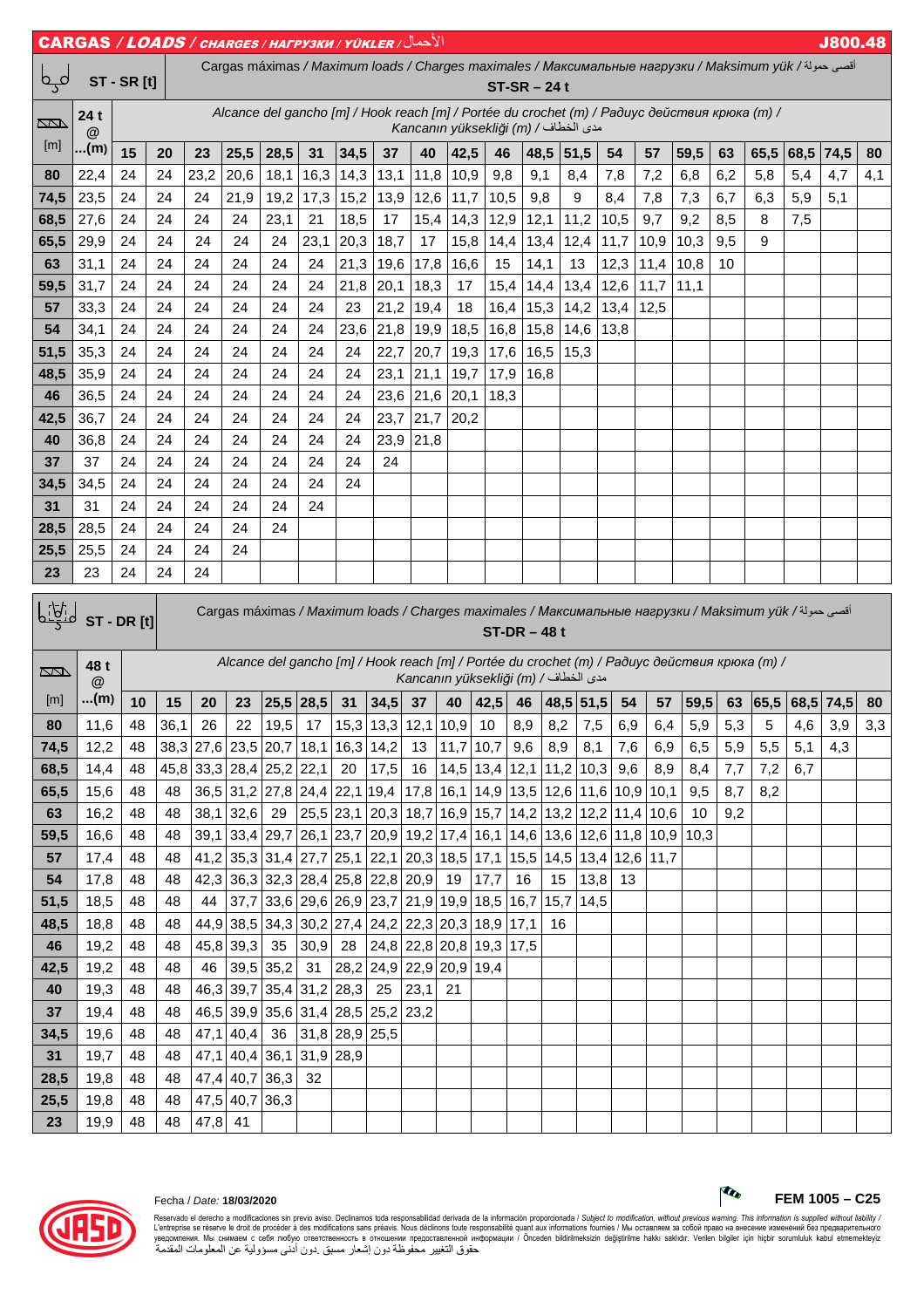



Reservado el derecho a modificaciones sin previo aviso. Declinamos toda responsabilidad derivada de la información proporcionada / Subjec*t to modification, without previous warning. This information is supplied without l* حقوق التغيير محفوظة دون إشعار مسبق .دون أدنى مسؤولية عن المعلومات المقدمة

Fecha / Date: **18/03/2020 FEM 1005 – C25**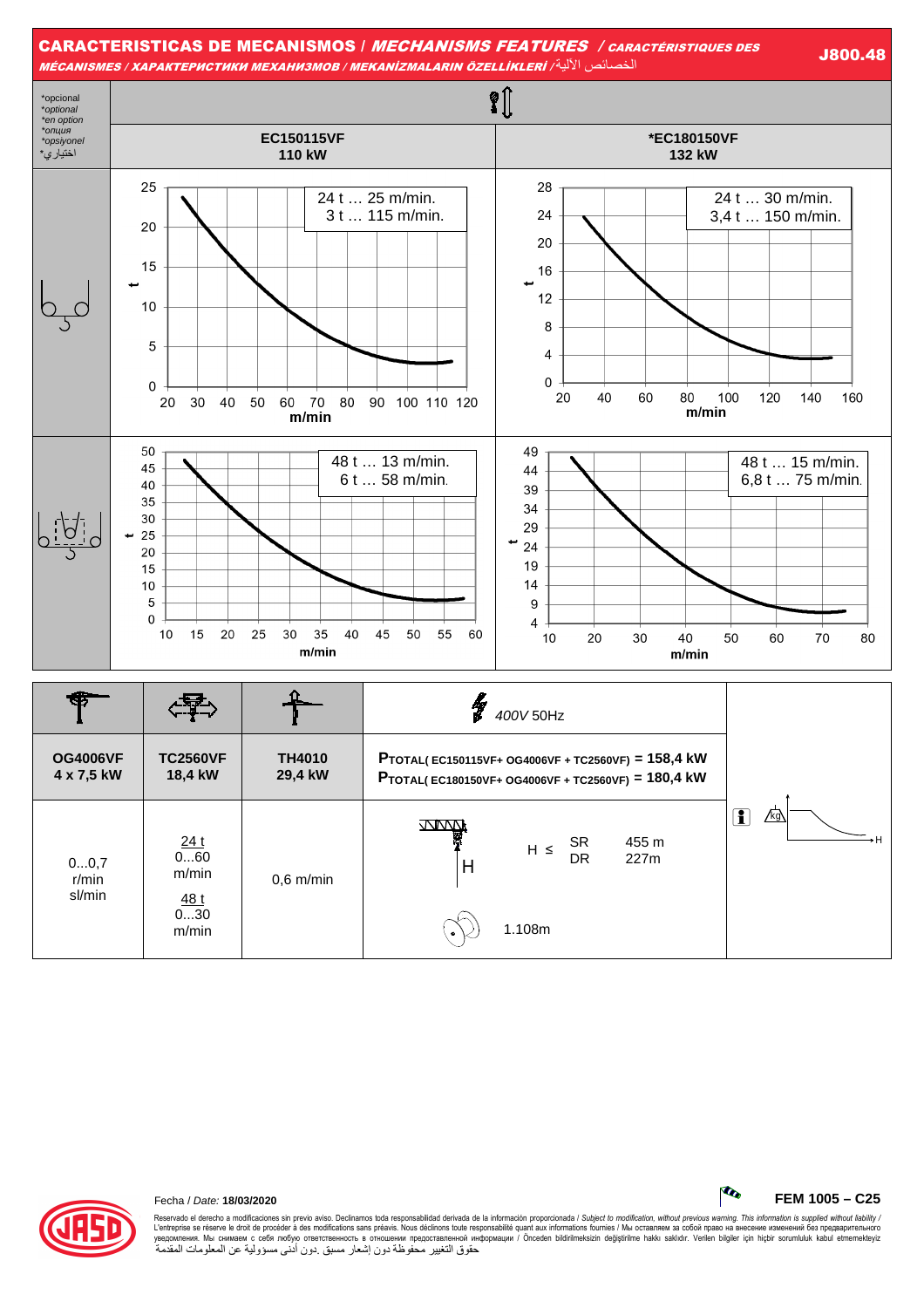| <b>LISTA DE EMBARQUE / PACKING LIST</b>                                                                                                                                                            |                                                                                    |                                               |                                                       |                                                    |                                                    | <b>J800.48</b>                                     |
|----------------------------------------------------------------------------------------------------------------------------------------------------------------------------------------------------|------------------------------------------------------------------------------------|-----------------------------------------------|-------------------------------------------------------|----------------------------------------------------|----------------------------------------------------|----------------------------------------------------|
| <b>DENOMINACIÓN / DENOMINATION</b>                                                                                                                                                                 |                                                                                    |                                               | $L$ [ft]                                              | A [ft]                                             | $H$ [ft]                                           | P / W [lb]                                         |
| Torre /Tower/Tour/Башня/Kule/                                                                                                                                                                      | <b>TSR20</b><br>TSR20-5,6<br>TSRI20-5,6<br><b>TSP20</b><br>TSP20-5,6<br>TSP20-5,6A |                                               | 4,260<br>5,990<br>5,990<br>4,374<br>6,164<br>6,077    | 2,251<br>2,257<br>2,257<br>2,365<br>2,365<br>2,285 | 2,251<br>2,257<br>2,257<br>2,413<br>2,413<br>2,383 | 3.110<br>4.275<br>6.850<br>5.615<br>7.665<br>7.127 |
| Torre asiento pista + base punta de torre + orientación<br>Slewing table + tower head base + slewing mechanism                                                                                     |                                                                                    | $\square$<br>$\square$<br>Α                   | 4,570                                                 | 2,360                                              | 2,590                                              | 12.770                                             |
| Punta de torre / Tower head                                                                                                                                                                        |                                                                                    |                                               | 4,370                                                 | 2,210                                              | 2,360                                              | 3.910                                              |
| Conjunto asiento pista, punta de torre y orientación<br>Slewing table assembly, tower head and slewing mechanism                                                                                   |                                                                                    |                                               | 8,120                                                 | 3,300                                              | 2,910                                              | 16.680                                             |
| Tramo de pluma<br>Jib section                                                                                                                                                                      | PC22-31<br>$PC22-32 + Tr$<br>PC22-33<br>PC22-34b<br>PC22-34<br>PC22-35             | エ<br><u>MMMMMMMMMMM</u><br>А<br>$\Rightarrow$ | 11,746<br>11,755<br>11,790<br>3,200<br>6,062<br>6,040 | 2,310<br>2,080<br>2,060<br>2,060<br>2,060<br>2,060 | 2,510<br>2,490<br>2,470<br>2,470<br>2,470<br>2,455 | 6.635<br>8.300<br>6.290<br>1.765<br>2.950<br>2.700 |
|                                                                                                                                                                                                    | PT22-36<br>PT22-37<br>PT22-38<br>PT22-39<br><b>PP22</b>                            | ェ<br><u>MVVVVVVVVV</u><br>А                   | 11,745<br>11,745<br>5,920<br>5,860<br>1,250           | 2,060<br>2,060<br>2,060<br>2,060<br>2,310          | 2,455<br>2,455<br>2,430<br>2,430<br>0,640          | 3.025<br>2.250<br>1.200<br>770<br>570              |
| Contrapluma / Counterjib / Contre-flèche<br>الذراع المعاكس / Киугик / Противовесная консоль / Киугик                                                                                               | $C18-1$<br>C18-2<br>$C18-3$<br>C18-4                                               |                                               | 6,200<br>6,645<br>3,280<br>11,56                      | 2,070<br>2,020<br>2,020<br>2,115                   | 0,770<br>0,880<br>0,880<br>1,000                   | 2.805<br>3.020<br>1.805<br>5.810                   |
| Contrapluma + Mec. Elevación + Armario eléctrico<br>Counterjib + Hoisting Mech.+ Electrical cabinet<br>Contre-flèche + Mech. De Levage + armoire<br>électrique                                     | $C18-1 +$<br>$C18-4 +$<br>EC                                                       |                                               | 11,56                                                 | 2,285                                              | 2,305                                              | 15.145                                             |
| Polipasto / Hook assembly / Palan /<br>_ كرة / Полиспаст / Kanca takımı                                                                                                                            | <b>SR</b>                                                                          | Ь<br>H<br>OÜ                                  | 1,750                                                 | 1,620                                              | 0,370                                              | 1.050                                              |
|                                                                                                                                                                                                    | ST-DR                                                                              | ŀΑ                                            | 2,130                                                 | 0,875                                              | 3,150                                              | 2.150                                              |
| Carro / Trolley / Chariot /                                                                                                                                                                        | <b>SR</b>                                                                          |                                               | 2,840                                                 | 2,325                                              | 2,730                                              | 1.365                                              |
| عل <sup>⊺</sup> 4 / Грузовая тележка / Şaryo                                                                                                                                                       | ST-DR                                                                              |                                               | 3,340                                                 | 2,375                                              | 2,900                                              | 2.115                                              |
| Plataforma y cabina / Platform and cabin /<br>Plateforme et cabine<br>ллатформа и кабина / Platform ve kabin / منصة وكاينة                                                                         |                                                                                    |                                               | 3,860                                                 | 2,240                                              | 2,500                                              | 1.160                                              |
| Armario eléctrico y plataforma / Electrical cabinet and platform /<br>armoire électrique et plateforme                                                                                             |                                                                                    |                                               | 2,755                                                 | 1,601                                              | 2,462                                              | 1.010                                              |
| Soporte y elevación (sin cable) /<br>Support and hoisting (without rope) / Support et levage (sans câble)<br>Опора и подъем (без mpoca) / Destek ve vinç kulesi (kablosuz)<br>دعم ورفع (بدون كابل) |                                                                                    |                                               | 2,540                                                 | 2,240                                              | 1,680                                              | 5.800                                              |
| Transporte torre de montaje/ Jacking cage transport<br>Transport de tour de montage / Транспортировка<br>монтажной башни / Kaldırma kafesinin taşınması / ذقل برج<br>التركيب                       |                                                                                    | TM20PASR-5,6<br>工                             | 10,820                                                | 2,285                                              | 2,395                                              | 12.140                                             |



Fecha / Date: **11/03/2020 FEM 1005 – C25**

Reservado el derecho a modificaciones sin previo aviso. Declinamos toda responsabilidad derivada de la información proporcionada / Subjec*t to modification, without previous warning. This information is supplied without*